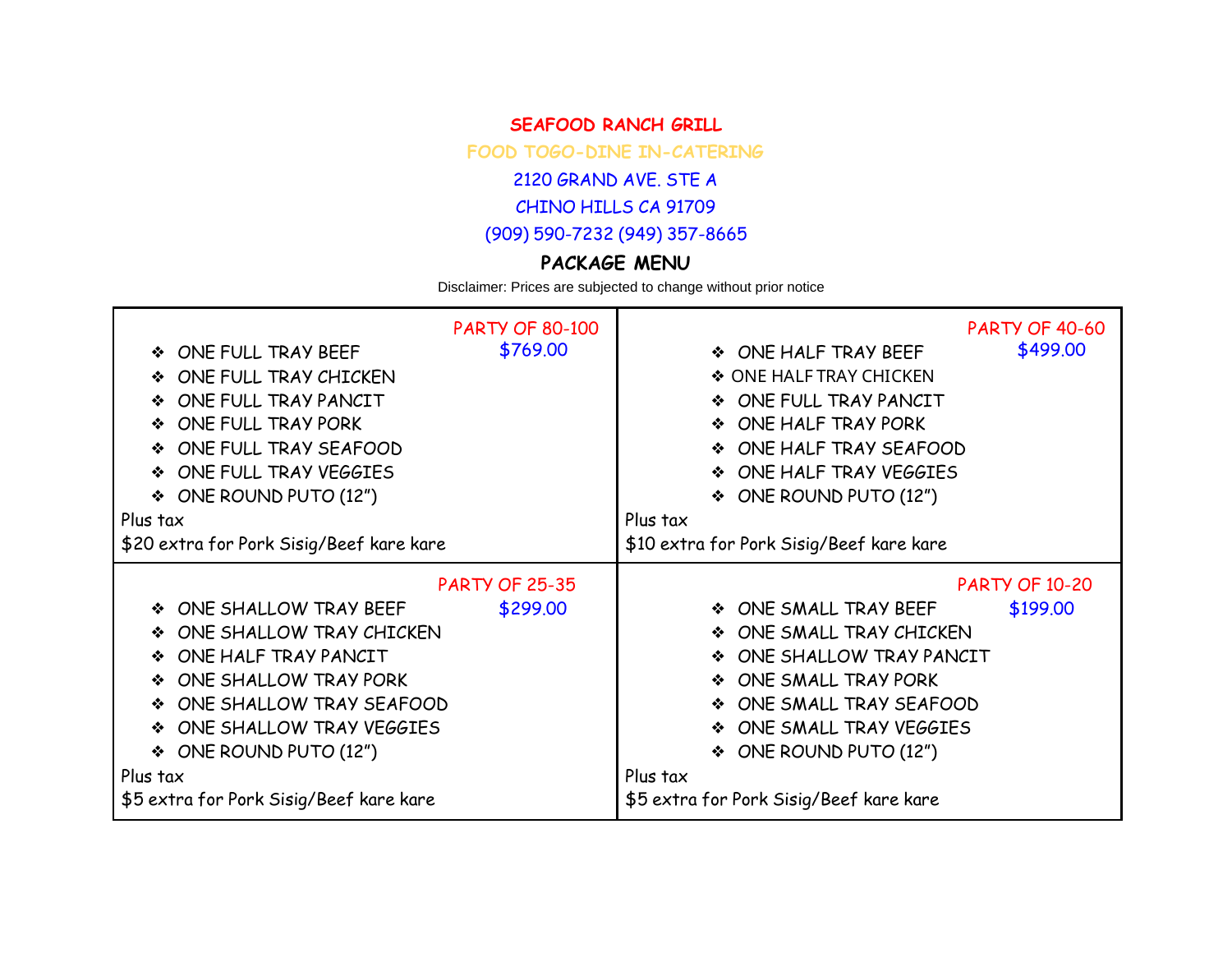## **CATERING MENU**

| <b>BEEF DISHES</b>   | $\frac{1}{2}$ tray | full tray | PORK DISHES            |                    | $\frac{1}{2}$ tray full tray | <b>SEAFOOD DISHES</b><br>Adobong Pusit | $\frac{1}{2}$ tray<br>\$65 | full tray<br>\$120 |
|----------------------|--------------------|-----------|------------------------|--------------------|------------------------------|----------------------------------------|----------------------------|--------------------|
| Asado                | \$65               | \$125     | Adobo or mixed         | \$50               | \$100                        | <b>Crispy Calamares</b>                | \$65                       | \$120              |
| With broccoli        | \$65               | \$125     | Afritada               | \$50               | \$100                        | Crispy Dilis                           | \$65                       | \$120              |
| Caldereta            | \$65               | \$125     | <b>BBQ</b> no stick    | \$60               | \$120                        | Seafood Medley                         | \$65                       | \$120              |
| Callos               | \$65               | \$130     | Binagoongan            | \$55               | \$100                        | w/ coconut milk                        |                            |                    |
| <b>Kare Kare</b>     | \$70               | \$140     | Dinuguan               | \$55               | \$100                        | Seafood medley                         | \$65                       | \$120              |
| Lengua               | \$85               | \$170     | Igado                  | \$55               | \$100                        | w/ oyster sauce                        |                            |                    |
| Mechado              | \$65               | \$125     | <b>Kare Kare</b>       | \$55               | \$100                        | Halabos na hipon                       | \$65                       | \$120              |
| Nilaga/ Bulalo       | \$60               | \$120     | Mechado                | \$55               | \$100                        | Crispy Breaded Shrimp                  | \$65                       | \$120              |
| Beef steak           | \$65               | \$130     | Menudo                 | \$55               | \$100                        | Fish fillet w/ tofu                    | \$65                       | \$120              |
|                      |                    |           | Inihaw na Liempo       | \$60               | \$120                        | w/tausi (black beans)                  |                            |                    |
| <b>CHICKEN</b>       | $\frac{1}{2}$ tray | full tray | Sinigang               | \$55               | \$100                        | Sweet & Sour                           | \$65                       | \$120              |
|                      |                    |           | Sisig                  | \$65               | \$120                        | <b>Fish Fillet</b>                     |                            |                    |
| Adobo                | \$45               | \$90      | Picadillo              | \$55               | \$100                        |                                        |                            |                    |
| Afritada             | \$50               | \$95      | Tokwa't baboy          | \$55               | \$100                        | VEGETABLE DISHES $\frac{1}{2}$ tray    |                            | full tray          |
| BBQ leg quarter      | \$50               | \$100     |                        |                    |                              | Ampalaya Sarsiado                      | \$55                       | \$100              |
| Inasal leg quarter   | \$50               | \$100     | <b>PANCIT or PASTA</b> | $\frac{1}{2}$ tray | full tray                    | Ampalaya con karne                     | \$60                       | \$120              |
| Curry                | \$50               | \$95      |                        |                    |                              | Chopsuey w/Quail Eggs                  | \$45                       | \$90               |
| <b>Kare Kare</b>     | \$50               | \$95      | Bam - I                | \$35               | \$70                         | Green beans guisado                    | \$45                       | \$90               |
| Pastel               | \$50               | \$95      | <b>Bihon Guisado</b>   | \$32.50            | \$65                         | Chayote guisado                        | \$45                       | \$90               |
| Tinola               | \$50               | \$95      | Canton                 | \$40               | \$80                         | Gatang langka                          | \$55                       | \$100              |
| <b>Fried Chicken</b> | \$45               | \$90      | Malabon/palabok        | \$40               | \$80                         | Gatang Sitaw<br>Kalabasa               | \$55                       | \$100              |
|                      |                    |           | Mikibihon              | \$32.50            | \$65                         | Kilawing Puso<br>Saging<br>ng          | \$55                       | \$100              |
| <b>BBQ's</b>         |                    |           | Sotanghon Guisado      | \$32.50            | \$65                         | Laing                                  | \$55                       | \$100              |
| Pork bbq             | \$2.50 per stick   |           | Spaghetti              | \$45               | \$90                         | Pakbet                                 | \$50                       | \$100              |
| Chicken bbg          | \$2.50 per stick   |           | <b>Baked Macaroni</b>  | \$60               | \$120                        | <b>Lumpiang Hubad</b>                  | \$50                       | \$100              |